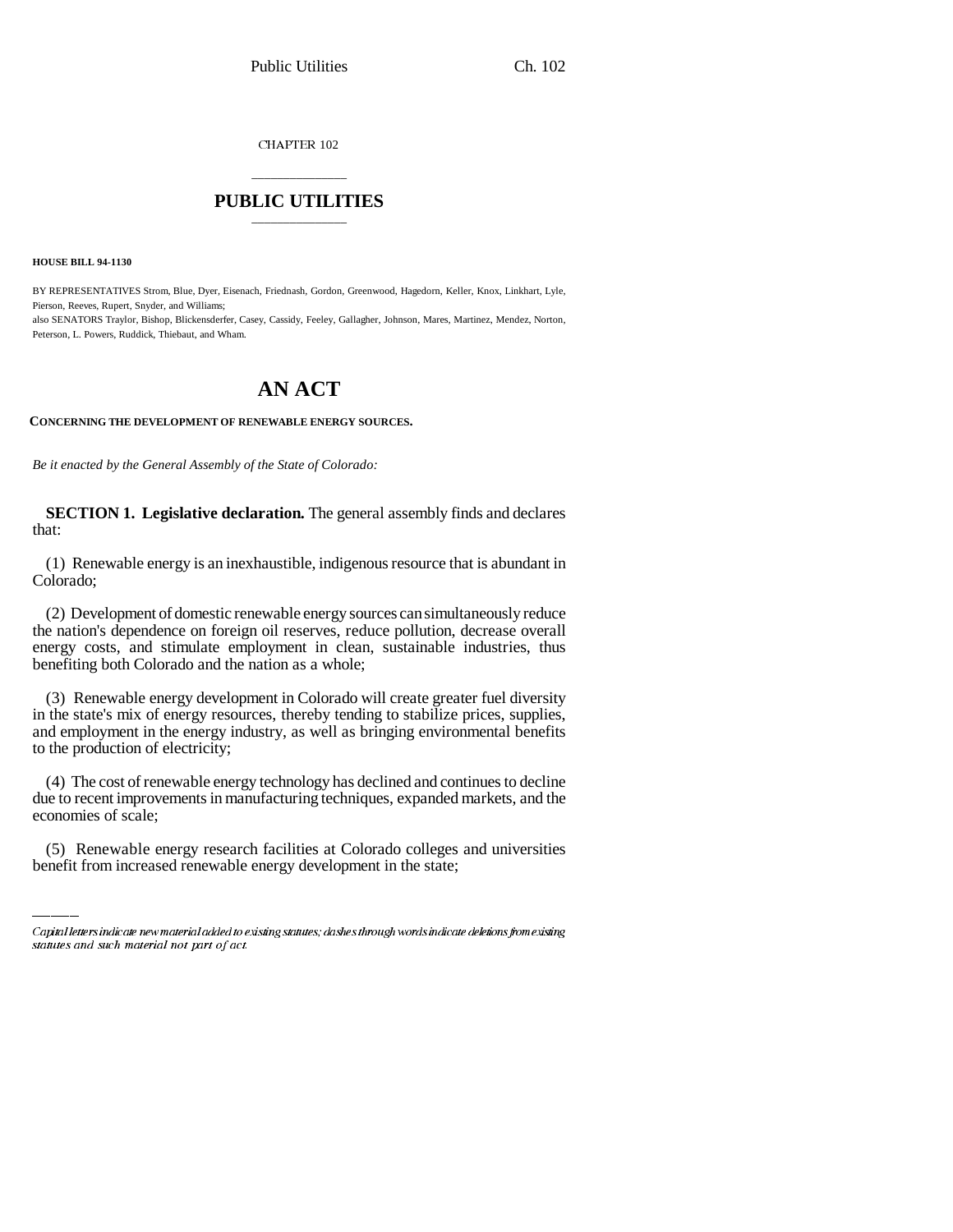(6) The Colorado Public Utilities Commission ("commission"), through its regulation of investor-owned utilities in Colorado, periodically reviews the mix of renewable energy resources in such utilities' portfolios;

(7) There is at present no specific statutory authority for the commission to consider the value of renewable energy development in setting and reviewing the rates of regulated utilities;

(8) Therefore, it is appropriate that renewable energy development be included among the factors the commission may and should consider in the course of hearings on tariff rates of regulated utilities.

**SECTION 2.** 40-1-102, Colorado Revised Statutes, 1993 Repl. Vol., is amended BY THE ADDITION OF A NEW SUBSECTION to read:

**40-1-102. Definitions.** As used in articles 1 to 7 of this title, unless the context otherwise requires:

(6) "RENEWABLE ENERGY" MEANS USEFUL ELECTRICAL, THERMAL, OR MECHANICAL ENERGY CONVERTED DIRECTLY OR INDIRECTLY FROM RESOURCES OF CONTINUOUS ENERGY FLOW OR THAT ARE PERPETUALLY REPLENISHED AND WHOSE UTILIZATION IS SUSTAINABLE INDEFINITELY. THE TERM INCLUDES, WITHOUT LIMITATION, SUNLIGHT, THE WIND, GEOTHERMAL ENERGY, HYDRODYNAMIC FORCES, AND ORGANIC MATTER AVAILABLE ON A RENEWABLE BASIS SUCH AS FOREST RESIDUES, AGRICULTURAL CROPS AND WASTES, WOOD AND WOOD WASTES, ANIMAL WASTES, LIVESTOCK OPERATION RESIDUE, AQUATIC PLANTS, AND MUNICIPAL WASTES.

**SECTION 3.** 40-3-111 (1) and (1.5), Colorado Revised Statutes, 1993 Repl. Vol., are amended to read:

**40-3-111. Rates determined after hearing.** (1) Whenever the commission, after a hearing upon its own motion or upon complaint, finds that the rates, tolls, fares, rentals, charges, or classifications demanded, observed, charged, or collected by any public utility for any service, product, or commodity, or in connection therewith, including the rates or fares for excursion or commutation tickets, or that the rules, regulations, practices, or contracts affecting such rates, fares, tolls, rentals, charges, or classifications are unjust, unreasonable, discriminatory, or preferential, or in any way violate any provision of law, or that such rates, fares, tolls, rentals, charges, or classifications are insufficient, the commission shall determine the just, reasonable, or sufficient rates, fares, tolls, rentals, charges, rules, regulations, practices, or contracts to be thereafter observed and in force and shall fix the same by order. In making such determination, the commission may consider current, future, or past test periods or any reasonable combination thereof and any other factors which may affect the sufficiency or insufficiency of such rates, fares, tolls, rentals, charges, or classifications during the period the same may be in effect, and may consider any factors which influence an adequate supply of energy, and any factors which encourage energy conservation, OR ENCOURAGE RENEWABLE ENERGY DEVELOPMENT.

(1.5) (a) If the commission considers environmental effects when comparing the costs and benefits of potential utility resources, it shall also make findings and give